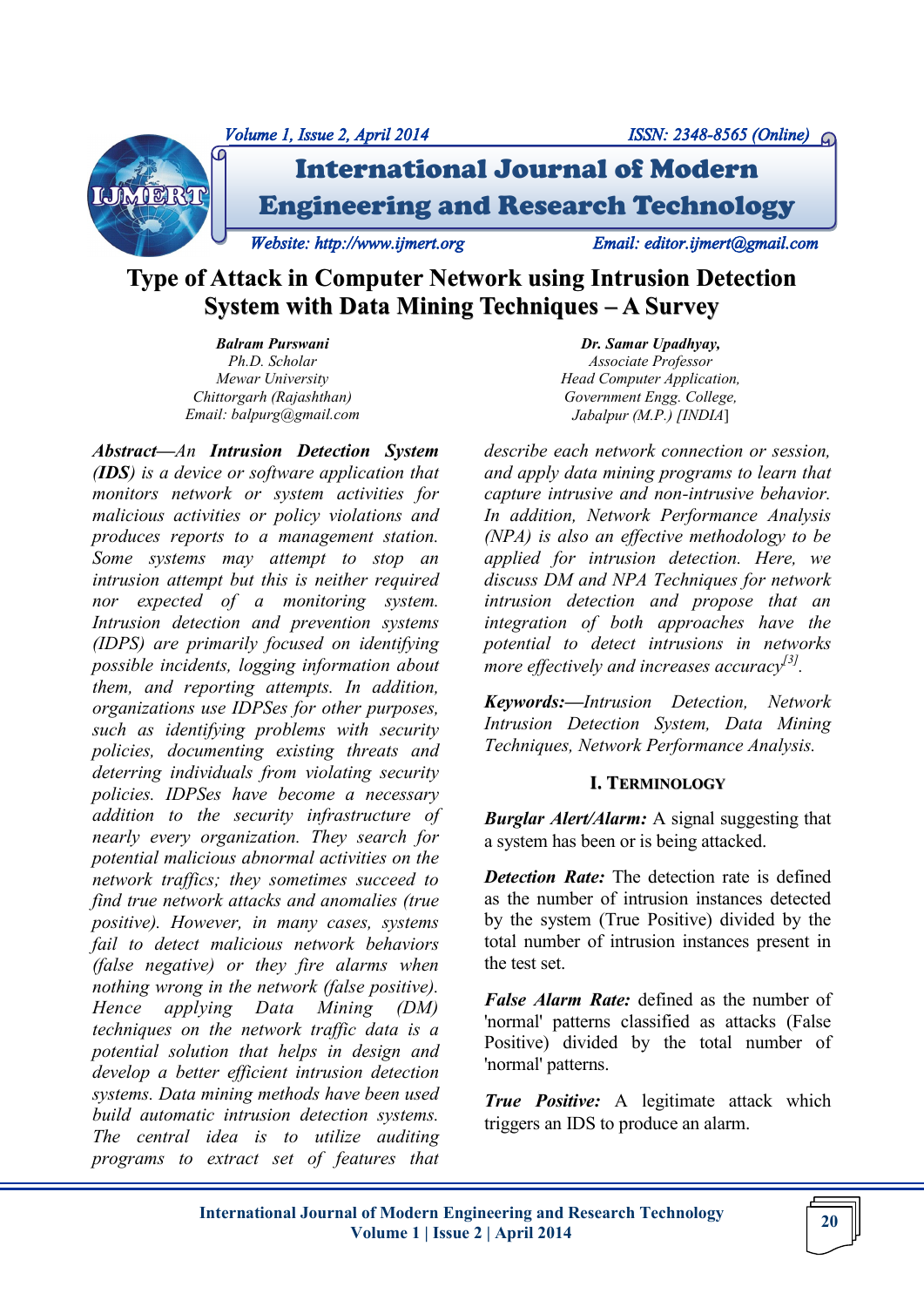*False Positive:* An event signaling an IDS to produce an alarm when no attack has taken place.

*False Negative:* A failure of an IDS to detect an actual attack.

*True Negative:* When no attack has taken place and no alarm is raised.

*Noise:* Data or interference that can trigger a false positive or obscure a true positive.

*Site policy:* Guidelines within an organization that control the rules and configurations of an IDS.

*Site policy awareness:* An IDS's ability to dynamically change its rules and configurations in response to changing environmental activity.

*Confidence value:* A value an organization places on an IDS based on past performance and analysis to help determine its ability to effectively identify an attack.

*Alarm filtering:* The process of categorizing attack alerts produced from an IDS in order to distinguish false positives from actual attacks.

*Attacker or Intruder:* An entity who tries to find a way to gain unauthorized access to information, inflict harm or engage in other malicious activities.

*Masquerader:* A user who does not have the authority to a system, but tries to access the information as an authorized user. They are generally outside users.

*Misfeasor:* They are commonly internal users and can be of two types:

- 1. An authorized user with limited permissions.
- 2. A user with full permissions and who misuses their powers.

*Clandestine user:* A user who acts as a supervisor and tries to use his privileges so as to avoid being captured.

## **II. PROBLEM STATEMENT**

The rapid development of computer networks and mostly of the Internet has created many stability and security problems such as intrusions on computer and network systems. Further the dependency of companies and government agencies is increasing on their computer networks and the significance of protecting these systems from attacks is serious because a single intrusion can cause a heavy loss or the consistency of network becomes insecure. During recent years number of intrusions has dramatically increased. Therefore it is very important to prevent such intrusions. The hindrance of such intrusions is entirely dependent on their detection that is a key part of any security tool such as Intrusion Detection System (IDS), Intrusion Prevention System (IPS), Adaptive Security Alliance (ASA), checkpoints and firewalls. Hence accurate detection of network attack is imperative. A variety of intrusion detection approaches are available but the main problem is their performance, which can be enhanced by increasing the detection rates and reducing false positives.

#### **III. INTRUSION DETECTION SYSTEM**

Intrusion detection is defined as the process of intelligently monitoring the events occurring in a computer system or network, analyzing them for signs of violations of security policy. The primary aim of Intrusion Detection System (IDS) is to protect the availability, confidentiality and integrity of critical networked information systems. Intrusion Detection Systems are an important component of defensive measures protecting computer systems and networks from abuse. When an IDS is properly deployed it can provide warnings indicating that a system is under attack. It is critical for intrusion detection in

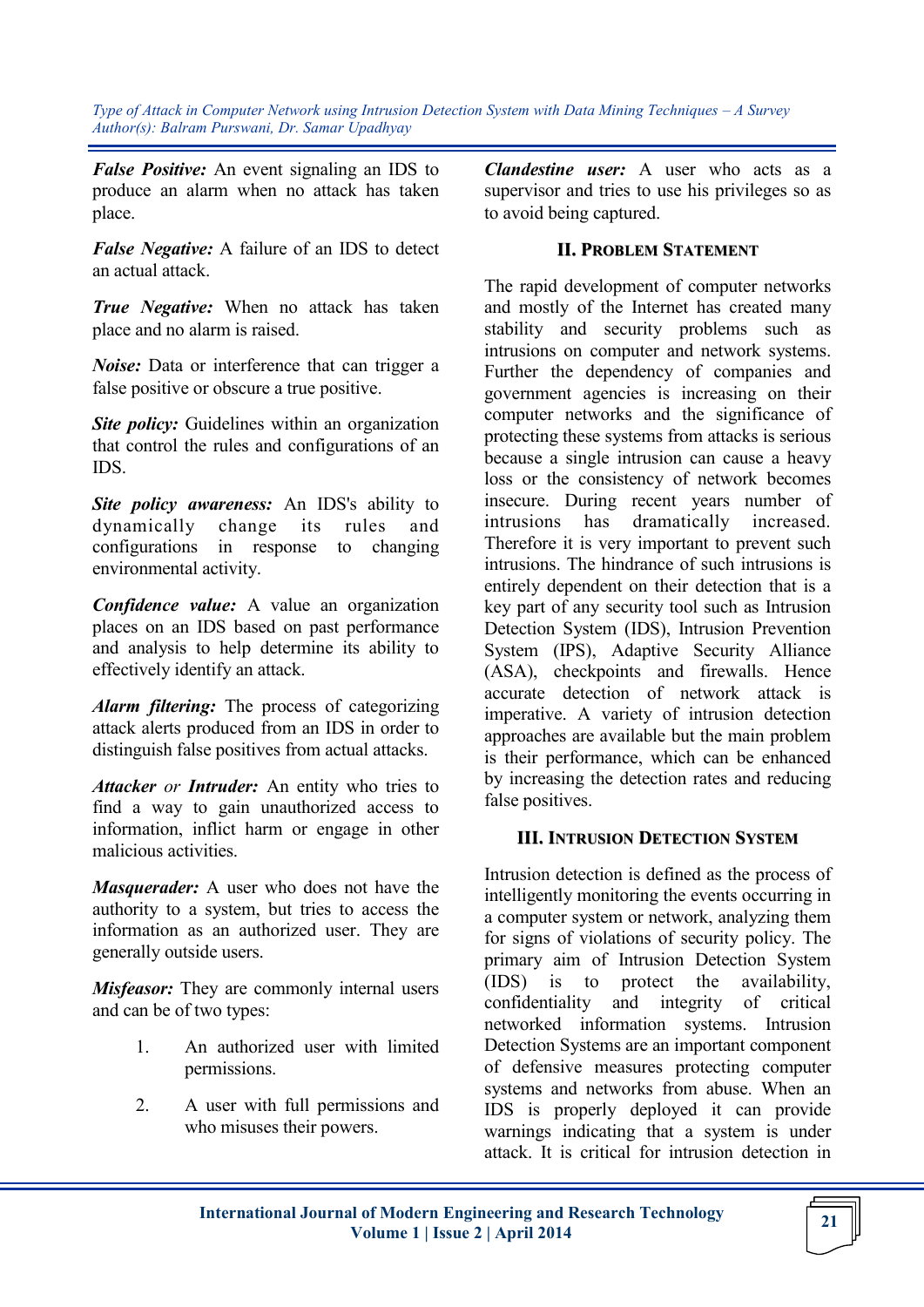order for the IDS to achieve maximal performance.[4]

An intrusion detection system can be described at a very macroscopic level as a detector that processes information coming from the system to be protected. This detector can also launch probes to trigger the audit process, such as requesting version numbers for applications. It uses three kinds of information: long-term information related to the technique used to detect intrusions (a knowledge base of attacks for example), configuration information about the current state of the system, and audit information describing the events that are happening to the system. The role of the detector is to eliminate unneeded information from the audit trail. It then presents either a synthetic view of the security-related actions taken during normal usage of the system, or a synthetic view of the current security state of the system. A decision is then taken to evaluate the probability that these actions or this state can be considered as symptoms of an intrusion or vulnerabilities. A countermeasure component can then take corrective action to either prevent the actions from being executed or change the state of the system back to a secure state.



*Figure 1. Traditional Network IDS*

*1. Classification of Intrusion Detection:*  Intrusions Detection can be classified into two main categories. They are as follow:

*A. Host Based Intrusion Detection***:** HIDSs evaluate information found on a single or multiple host systems, including contents of operating systems, system and application files.

*B. Network Based Intrusion Detection:*  NIDSs evaluate information captured from network communications, analyzing the stream of packets which travel across the network.

*2. Components of Intrusion Detection System:* An intrusion detection system normally consists of three functional components. The first component of an intrusion detection system, also known as the event generator, is a *data source*. Data sources can be categorized into four categories namely Host-based monitors, Network-based monitors, Application-based monitors and Target-based monitors. The second component of an intrusion detection system is known as the *analysis engine*. This component takes information from the data source and examines the data for symptoms of attacks or other policy violations. The analysis engine can use one or both of the following analysis approaches:

*A. Misuse/Signature-Based Detection:* This type of detection engine detects intrusions that follow well-known patterns of attacks (or signatures) that exploit known software vulnerabilities. The main limitation of this approach is that it only looks for the known weaknesses and may not care about detecting unknown future intrusions.

*B. Anomaly/Statistical Detection:* An anomaly based detection engine will search for something rare or unusual. They analyses system event streams, using statistical techniques to find patterns of activity that appear to be abnormal. The primary disadvantages of this system are that they are highly expensive and they can recognize an intrusive behavior as normal behavior because of insufficient data

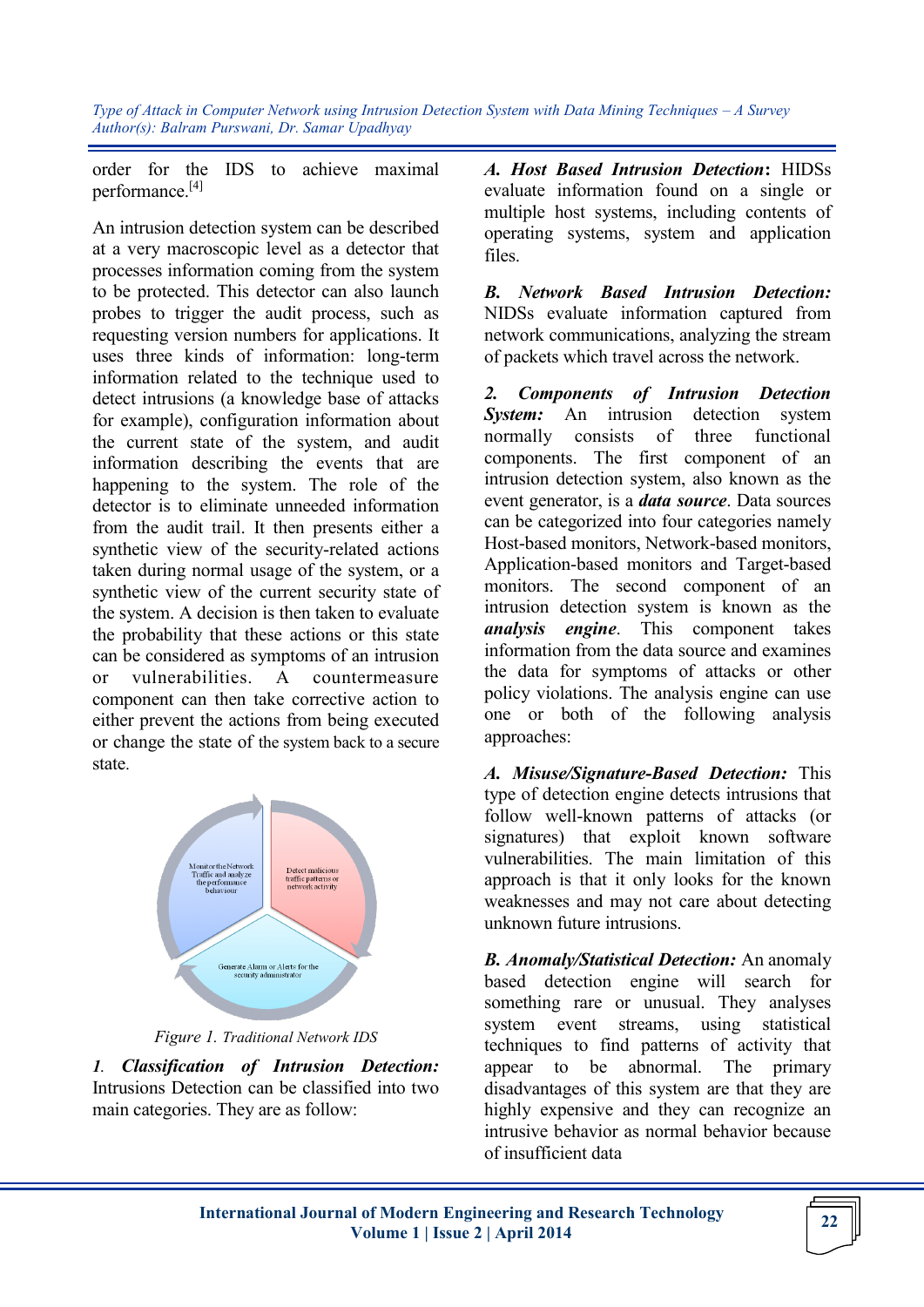**C.** The third component of an intrusion detection system is the *response manager*. In basic terms, the response manager will only act when inaccuracies (possible intrusion attacks) are found on the system, by informing someone or something in the form of a response.

#### **IV. NETWORKING ATTACKS**

This section is an overview of the four major categories of networking attacks. Every attack on a network can comfortably be placed into one of these groupings.<sup>[2]</sup>(Figure. 2)

*1. Denial of Service (DoS):* A DoS attack is a type of attack in which the hacker makes a computing or memory resources too busy or too full to serve legitimate networking requests and hence denying users access to a machine e.g. apache, smurf, neptune, ping of death, back, mail bomb, UDP storm etc. are all DoS attacks.

*2. Remote to User Attacks (R2L):* A remote to user attack is an attack in which a user sends packets to a machine over the internet, which s/ he does not have access to in order to expose the machines vulnerabilities and exploit privileges which a local user would have on the computer e.g. xlock, guest, xnsnoop, phf, sendmail dictionary etc.

*3. User to Root Attacks (U2R):* These attacks are exploitations in which the hacker starts off on the system with a normal user account and attempts to abuse vulnerabilities in the system in order to gain super user privileges e.g. perl, xterm.

*4. Probing:* Probing is an attack in which the hacker scans a machine or a networking device in order to determine weaknesses vulnerabilities that may later be exploited so as to compromise the system. This technique is commonly used in data mining e.g. saint, portsweep, mscan, nmap etc.



*Figure 2. Simple Network*

### **V. DATA MINING TECHNIQUES FOR NETWORK INTRUSION DETECTION**

Many researchers have investigated the deployment of data mining algorithms and techniques for intrusion detection. Examples of these techniques include.<sup>[1][5]</sup>

*Feature Selection Data Analysis:* The main idea in feature selection is to remove features with little or no predictive information from the original set of features of the audit data to form a subset of appropriate features. Feature selection significantly reduces computational complexity resulting from using the full original feature set. Other benefits of feature selection are: improving the prediction of ID models, providing faster and cost-effective ID models and providing better understanding and virtualization of the generated intrusions. Feature selection algorithms are typically classified into two categories: subset selection and feature ranking. Subset selection algorithms use heuristic search such as genetic algorithms, simulated annealing and greedy hill climbing to generate and valuate a subset of features as a group for suitability. On the other hand, feature ranking uses a metric to rank the features based on their scores on that metric and removes all features that do not achieve an adequate score.

*Classification Analysis:* The goal of classification is to assign objects (intrusions) to classes based on the values of the object's features. Classification algorithms can be used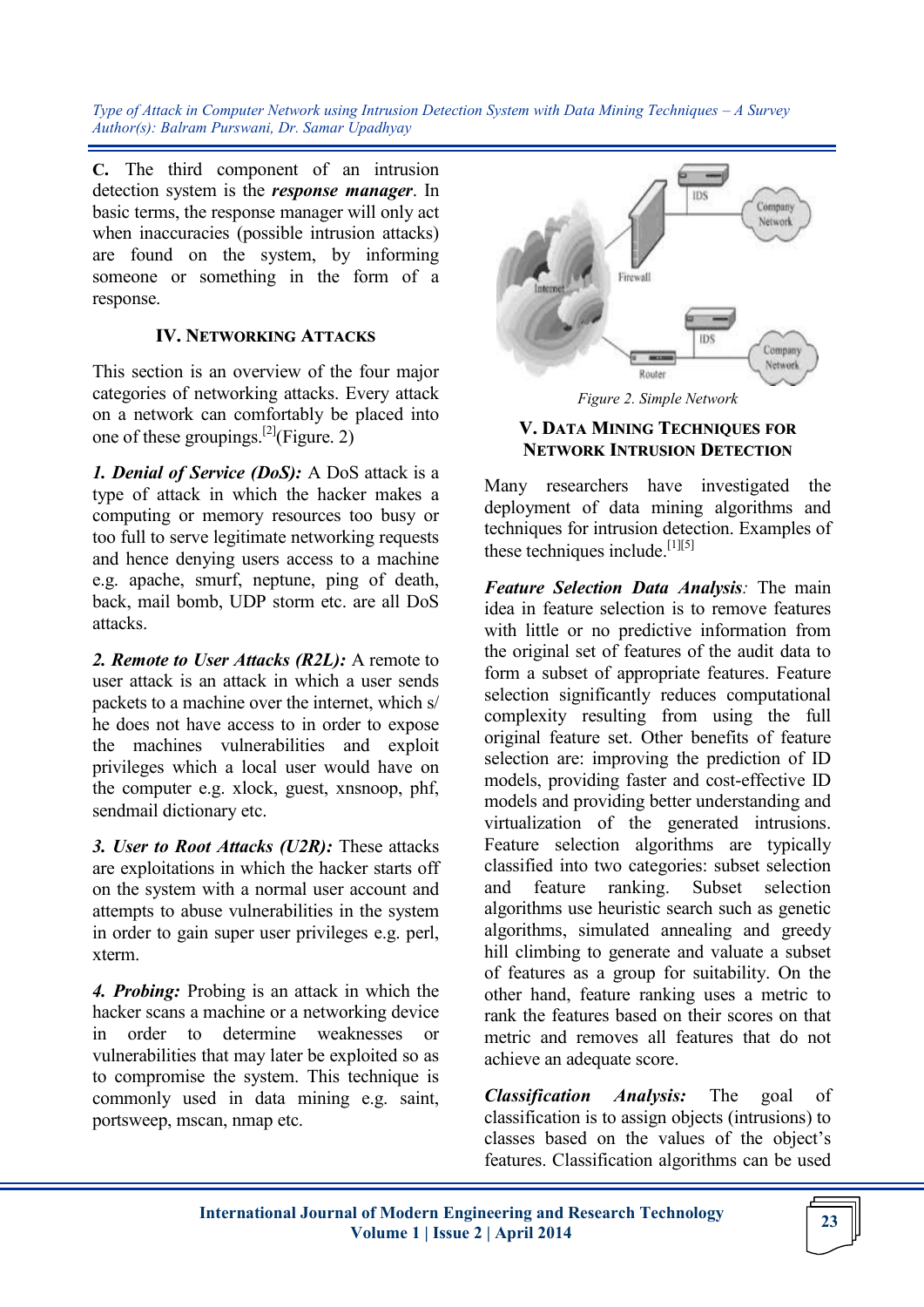for both misuse and anomaly detections. In misuse detection, network traffic data are collected and labeled as "normal" or "intrusion". This labeled dataset is used as a training data to learn classifiers of different types (e.g., SVM, NN, NB, or ID3) which can be used to detect known intrusions. In anomaly detection, the normal behavior model is learned from the training dataset that are known to be "normal" using learning algorithms. Classification can be applied to detect intrusions in data streams; a predefined collection of historical data with their observed nature helps in determining the nature of newly arriving data stream and hence will be useful in classification of the new data stream and detect the intrusion. Data may be non sequential or sequential in nature. Non-sequential data are those data where order of occurrence is not important, while sequential data are hose data where the order of occurrence with respect to time is important to consider. Using data mining and specially classification techniques can play a very important role on two dimensions; the similarity measures and the classification schema. Temporal data can be classified into discrete temporal sequential data such as logs time or continuous temporal sequential data such as observations.

*Clustering Analysis:* Clustering assign objects (intrusions) to groups (clusters) on the basis of distance measurements made on the objects. As opposed to classification, clustering is an unsupervised learning process since no information is available on the labels of the training data. In anomaly detection, clustering and outlier analysis can be used to drive the ID model. Distance or similarity measure plays an important role in grouping observations in homogeneous clusters. It is important to formulate a metric to determine whether an event is deemed normal or anomalous using measures.

*Association and Correlation Analysis:* The main objective of association rule analysis is to

discover association relationships between specific values of features in large datasets. This helps discover hidden patterns and has a wide variety of applications in business and research.

Association rules can help select discriminating attributes that are useful for intrusion detection. It can be applied to find relationships between system attributes describing network data. New attributes derived from aggregated data may also be helpful, such as summary counts of traffic matching a particular pattern.

*Stream Data Analysis:* Intrusions and malicious attacks are of dynamic nature. Moreover, data streams may help detect intrusions in the sense that an event may be normal on its own, but considered malicious if viewed as part of a sequence of events. Thus, it is necessary to perform intrusion detection in data stream, real-time environment. This helps identify sequences of events that are frequently encountered together, find sequential patterns, and identify outliers. Other data mining methods for finding evolving clusters and building dynamic classification models in data streams can be applied for these purposes.

*Distributed Data Mining:* Intruders can work from several different locations and attack many different destinations. Distributed data mining methods may be utilized to analyze network data from several network locations, this helps detect distributed attacks and prevent attackers in different places from harming our data and resources.

*Visualization and Querying Tools:* Visualization data mining tools that include features to view classes, associations, clusters, and outliers can be used for viewing any anomalous patterns detected. Graphical user interface associated with these tools allows security analysts to understand intrusion detection results, evaluate IDS performance